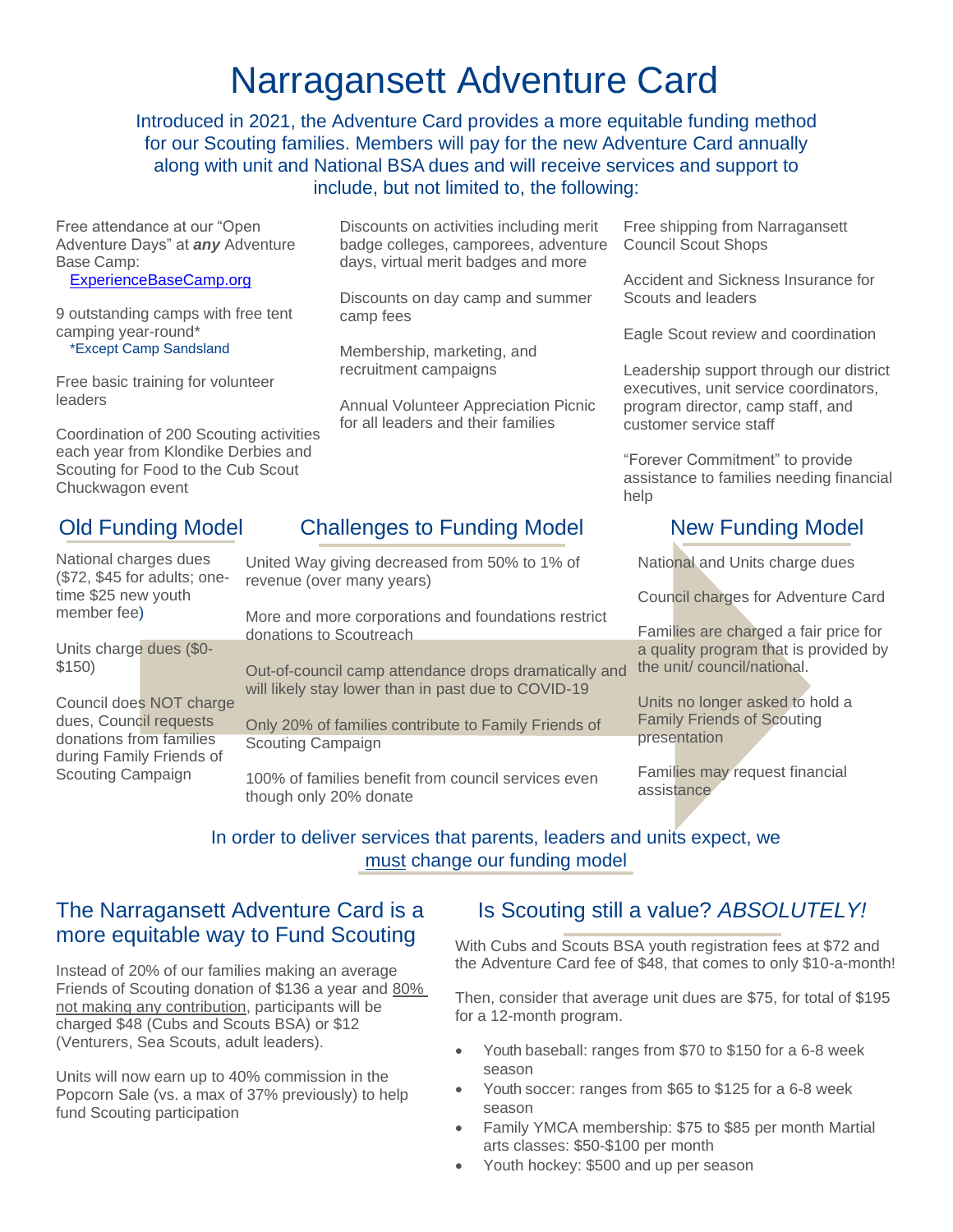# What is Adventure Base Camp (ABC)?

ABC is our NEW, innovative program initiative located at Camp Champlin in Cranston, RI. ABC also produces on-site adventure! Virtual programs like merit badge workshops as well as mobile programs are held at camps and locations throughout the council.

### [ExperienceBaseCamp.org](https://experiencebasecamp.org/)









Program areas for both Cub Scouts and Scouts BSA to enjoy outdoor adventure and to work on Scouting advancement.



Outdoor adventure for Scouts and families.



BMX bikes, outdoor cooking center, firebuilding and axe yard, our new Axe Throwing Range, swimming (in summer), archery, BB guns, fitness trail, hiking, orienteering and much more!

ABC offers several "Open Adventure Days" throughout the year that are FREE for Adventure Card holders (normally \$20 per person) and specialty workshops (discounted fee applies).

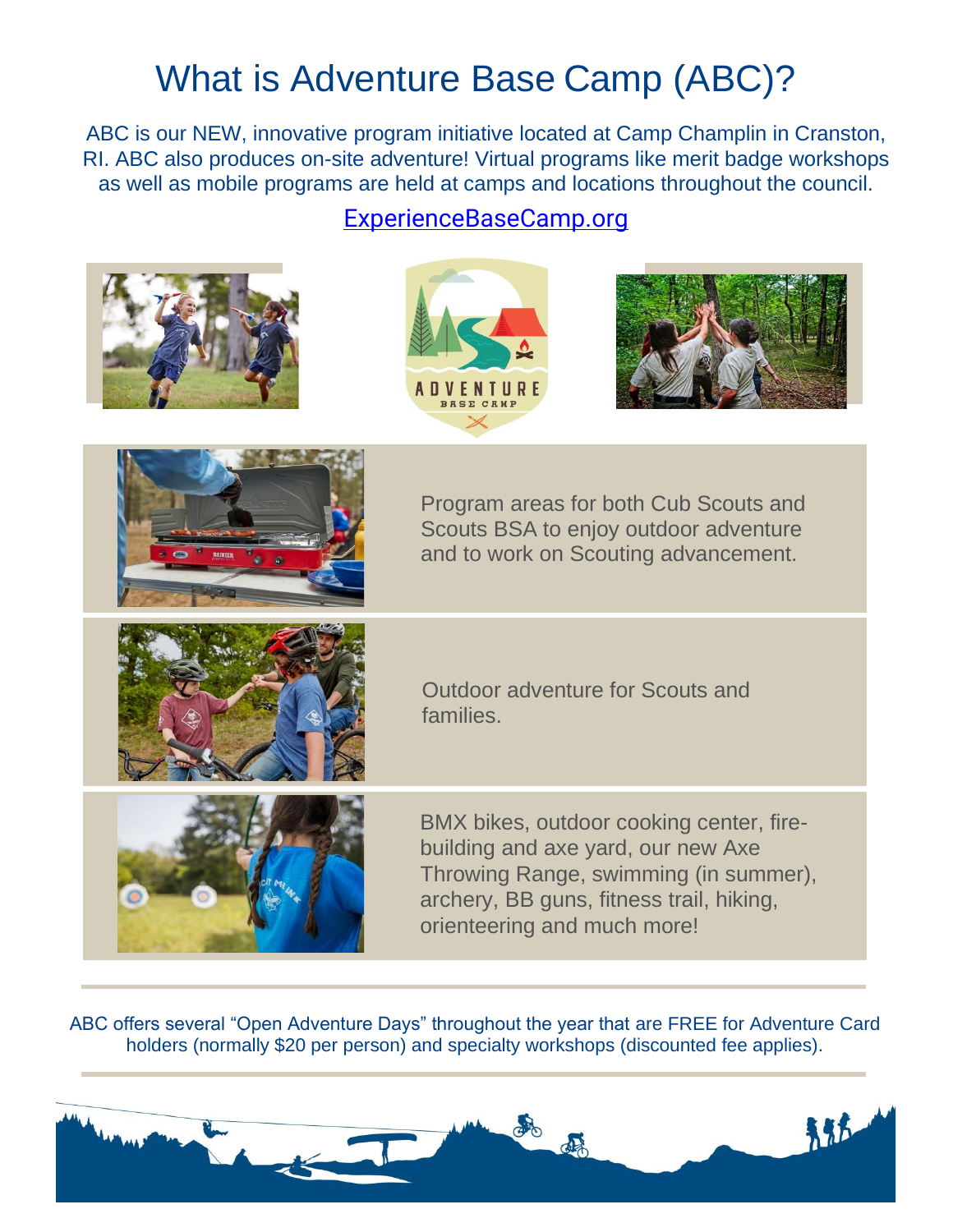# The Narragansett Adventure Card Frequently Asked Questions

- Q. What do I get with the Adventure Card?
- A. Discounts on council activities (merit badge colleges, camporees, day camps, summer camps, and more). Scouts from other councils will not receive these discounts!
	- Free admittance to "Open Adventure Days" at our Adventure Base Camp (normally \$20 per person)
	- Free shipping on your purchases from Narragansett Council Scout Shops (does not include purchases from national BSA)
	- Free unit camping at our council camps (not including Sandsland)
- Q. When does the Adventure Card start?
- A. Renews each year on January 1. Units will collect the Adventure Card fee along with national BSA dues at recharter time (October-November) for the coming year Like the National registration fee, beginning on January 1, the Adventure Card fee will be prorated monthly based on when a new member joins
- Q. What is the cost?
- A. Cub Scouts and Scouts BSA: \$48 per calendar year or \$4 per month if someone joins during the year. Venturers, Sea Scouts, Explorers, and adult volunteers: \$12 per calendar year or \$1 per month if someone joins partway through the year. This is in addition to unit and national dues
- Q. Is it required?
- A. Yes, all youth and adults in the Narragansett Council will be charged for the Adventure Card upon registration
- Q. What if a family has more than 1 Scout plus adults who are registered?
- A. The maximum Adventure Card fee for an immediate family (parents/guardians and their children in the same household) will be \$100. Due to limitations in the registration system, registrants will have to pay the full fee for each person that they register, but they can immediately request a refund for any amount over the \$100 family maximum. *Refunds must be requested by March 1st .*
- Q. What if a family can't afford the cost of unit dues, Adventure Card and the national fee?
- A. Families may request assistance through our "assistance program" which has limited resources to assist families with participation fees
- Q. Why the change?
- A. The current model of funding does not work. Today, 20% of our families are funding the program. 80% are not. The new Adventure Card is more equitable for all Scout families. While this change will likely occur at some point even without the pandemic, the pandemic has forced us to make this change immediately in order to keep Scouting thriving
- Q. Does the United Way fund the Scouting program?
- A. The United Way of Massachusetts Bay and Merrimac Valley provides funding for Scoutreach programs in Massachusetts. We receive no funding from the United Way of Rhode Island. United Way funding represents 1% of revenue
- Q. Do corporations and foundations provide funding for general operating expenses?
- A. Some do. More and more corporations and foundations are restricting their donations to Scoutreach and camperships